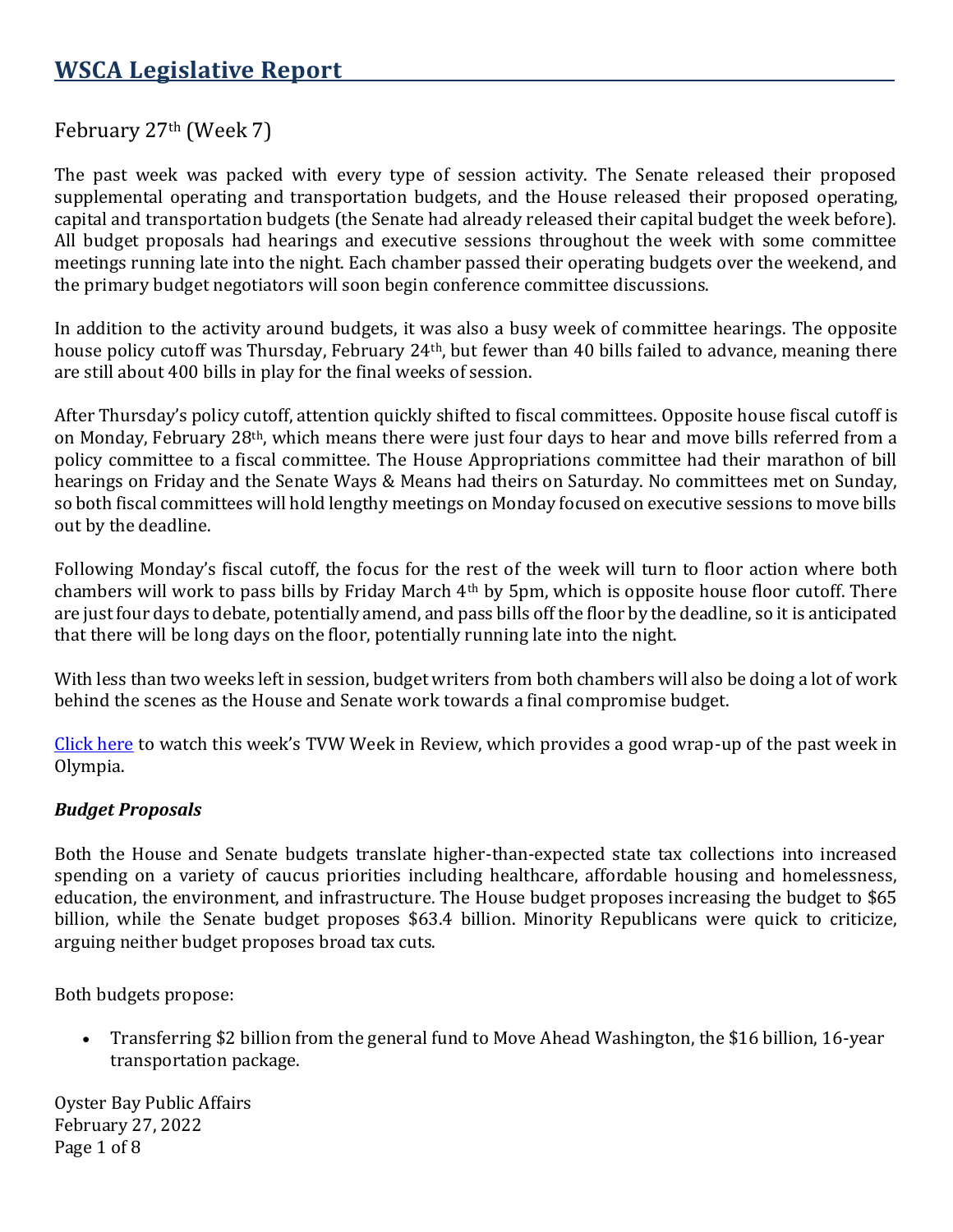- Keeping the state paid family leave program solvent through June 30, 2023. The House spends \$397 million, and the Senate spends \$350 million.
- Substantial investments in K-12 public schools, with most of the funding going toward stabilizing school enrollment (\$315 million in House, and \$345 million in Senate). Funding for K-12 proposed by the House and Senate also would include money to fund additional counselors, nurses, and psychologists in schools (as outlined in 2SHB 1664).
- Providing a 3.25% pay raise for state workers on July 1, per a collective bargaining agreement. Most will also receive a one-time payment of \$3,400. The tab for wages and benefits is \$232 million in the Senate budget, \$276 million in the House's.
- Assistance for utilities such as broadband, energy, garbage, water, and recycling
- Immediate shelter needs for the state's homeless population

The House operating budget (HB 1816) passed out of House Appropriations on February 23<sup>rd</sup> and passed off the House floor on February 26<sup>th</sup> with a vote of 56 to 37. Documents related to the House operating budget can be foun[d here.](http://leap.leg.wa.gov/leap/budget/detail/2022/ho2022Supp.asp)

The Senate operating budget (SB 5693) passed out of Senate Ways & Means on February 23rd and passed off the Senate floor on February 25<sup>th</sup> with a vote of 29 to 10. Documents related to the Senate operating budget can be foun[d here.](http://leap.leg.wa.gov/leap/budget/detail/2022/so2022Supp.asp)

Upcoming Dates:

- February  $28<sup>th</sup>$  Opposite House Fiscal Cutoff
- March 4<sup>th</sup> Opposite House Floor Cutoff
- March  $10<sup>th</sup>$  Sine Die

## **Upcoming Events**

## **Ways & Means (Senate) - Virtual - 2/28 @ 10:00am**

- SHB [1590](https://app.leg.wa.gov/billsummary?Year=2021&BillNumber=1590) Exec Session Concerning enrollment stabilization funding to address enrollment declines due to the COVID-19 pandemic.
- [2SHB 1664](https://app.leg.wa.gov/billsummary?Year=2021&BillNumber=1664) Exec Session Concerning prototypical school formulas for physical, social, and emotional support in schools.
- [ESHB 1699](https://app.leg.wa.gov/billsummary?Year=2021&BillNumber=1699) Exec Session Permitting individuals retired from the public employees retirement system, the teachers retirement system, and the school employees retirement system additional opportunities to work for a school district for up to 1,040 hours per school year while in receipt of pension benefits until July 1, 2025.
- [E2SHB 1760](https://app.leg.wa.gov/billsummary?Year=2021&BillNumber=1760) Exec Session Expanding access to dual credit programs.
- [SHB 1800](https://app.leg.wa.gov/billsummary?Year=2021&BillNumber=1800) Exec Session Increasing access to behavioral health services for minors.
- [HB 1805](https://app.leg.wa.gov/billsummary?Year=2021&BillNumber=1805) Exec Session Concerning the opportunity scholarship program.

Oyster Bay Public Affairs February 27, 2022 Page 2 of 8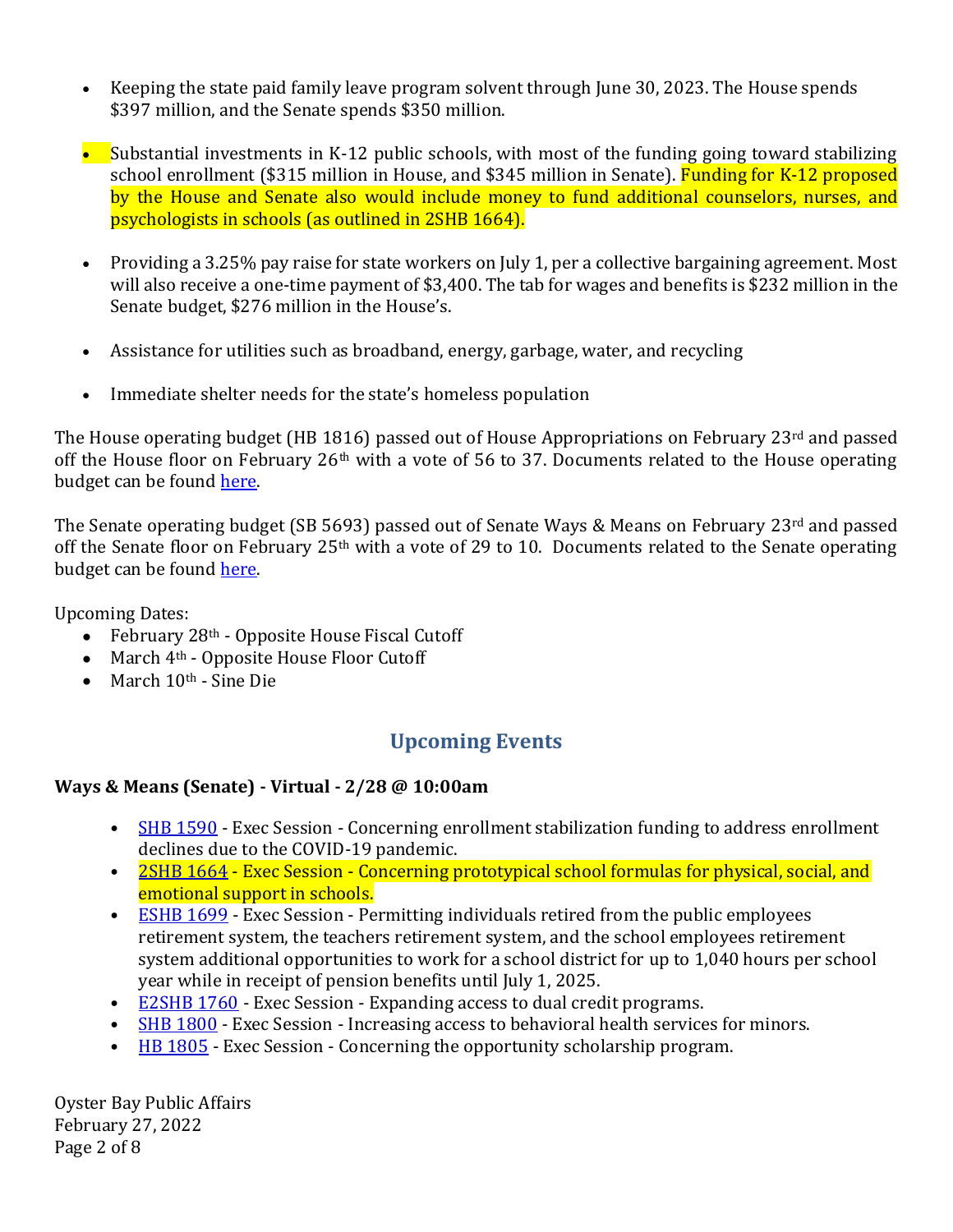- [2SHB 1890](https://app.leg.wa.gov/billsummary?Year=2021&BillNumber=1890) Exec Session Concerning the children and youth behavioral health work group.
- [2SHB 2078](https://app.leg.wa.gov/billsummary?Year=2021&BillNumber=2078) Exec Session Establishing the outdoor learning grant program.

## **Appropriations (House) - Virtual - 2/28 @ 11:00am**

- [E2SSB 5600](https://app.leg.wa.gov/billsummary?Year=2021&BillNumber=5600) Exec Session Concerning the sustainability and expansion of state registered apprenticeship programs.
- [2SSB 5720](https://app.leg.wa.gov/billsummary?Year=2021&BillNumber=5720) Exec Session Providing student financial literacy education.

|                                                                                                                                                                                                                                                                                                                    |                | <b>Sponsor</b> |  |
|--------------------------------------------------------------------------------------------------------------------------------------------------------------------------------------------------------------------------------------------------------------------------------------------------------------------|----------------|----------------|--|
| <b>High school graduation</b>                                                                                                                                                                                                                                                                                      | $S EL/K-12$    | Stonier        |  |
| Concerning high school graduation credit and pathway options.                                                                                                                                                                                                                                                      |                |                |  |
| <b>Enrollment stabilization</b>                                                                                                                                                                                                                                                                                    | S Ways & Means | Dolan          |  |
| Concerning enrollment stabilization funding to address enrollment declines due to the COVID-19<br>pandemic.                                                                                                                                                                                                        |                |                |  |
| <b>Student homelessness pilot</b>                                                                                                                                                                                                                                                                                  | H Approps      | Leavitt        |  |
| Expanding the students experiencing homelessness and foster youth pilot program.                                                                                                                                                                                                                                   |                |                |  |
| <b>Highly capable students</b>                                                                                                                                                                                                                                                                                     | S Rules 2      | Dolan          |  |
| Advancing equity in programs for highly capable students.                                                                                                                                                                                                                                                          |                |                |  |
| Schools/support funding                                                                                                                                                                                                                                                                                            | S Ways & Means | Rule           |  |
| Concerning prototypical school formulas for physical, social, and emotional support in schools.                                                                                                                                                                                                                    |                |                |  |
| Work in retirement/schools                                                                                                                                                                                                                                                                                         | S Ways & Means | Bergquist      |  |
| Permitting individuals retired from the public employees retirement system, the teachers retirement<br>system, and the school employees retirement system additional opportunities to work for a school<br>district for up to 1,040 hours per school year while in receipt of pension benefits until July 1, 2025. |                |                |  |
| Students/COVID-19 pandemic                                                                                                                                                                                                                                                                                         | $S EL/K-12$    | Ortiz-Self     |  |
| Updating the 2015 report and recommendations for supporting student success through measuring<br>and mitigating community risk and protective predictors since the emergence of the COVID-19<br>pandemic.                                                                                                          |                |                |  |
| School websites/drug info.                                                                                                                                                                                                                                                                                         | S Rules 2      | Callan         |  |
|                                                                                                                                                                                                                                                                                                                    |                |                |  |

Oyster Bay Public Affairs February 27, 2022 Page 3 of 8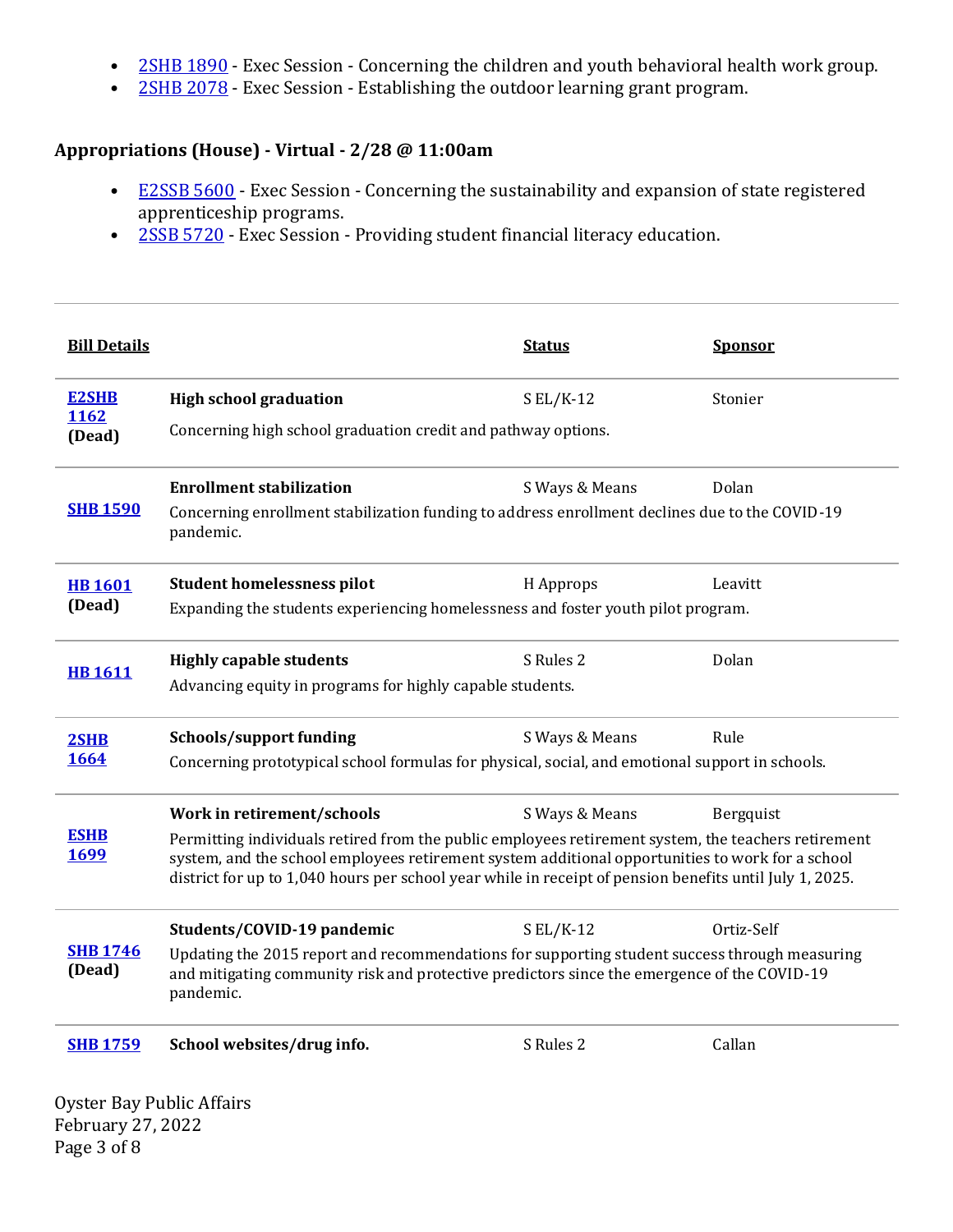Requiring school districts and other public education entities to make information from the department of health about substance use trends, overdose symptoms and response, and the secure storage of prescription drugs, over-the-counter medications, and firearms and ammunition, available through their websites and other communication resources.

| <b>E2SHB</b><br><b>1760</b> | Dual credit program access<br>Expanding access to dual credit programs.                                                                                                                  | S Ways & Means   | Paul     |
|-----------------------------|------------------------------------------------------------------------------------------------------------------------------------------------------------------------------------------|------------------|----------|
| <b>SHB 1791</b><br>(Dead)   | Prof. educator reprimands<br>Concerning reprimands for professional educators.                                                                                                           | H Rules C        | Harris   |
| <b>SHB 1800</b>             | <b>Behavioral health/minors</b><br>Increasing access to behavioral health services for minors.                                                                                           | S Ways & Means   | Eslick   |
| <b>HB 1805</b><br>(SB 5797) | <b>Opportunity scholarship prog</b><br>Concerning the opportunity scholarship program.                                                                                                   | S Ways & Means   | Paul     |
| <b>HB 1834</b>              | Student absences/mental hith<br>Concerning student excused absences for mental health reasons.                                                                                           | S 2nd Reading    | Callan   |
| <b>HB 1836</b><br>(Dead)    | Scholarships/disadv.groups<br>Awarding academic scholarships to members of underprivileged or disadvantaged groups.                                                                      | H Civil R & Judi | Shewmake |
| <b>SHB 1867</b>             | Dual credit program data<br>Concerning dual credit program data.                                                                                                                         | S Rules 2        | Paul     |
| <b>HB 1883</b><br>(Dead)    | <b>Youth lifeline</b><br>H Children, Yout<br>Chopp<br>Establishing a lifeline for youth and young adults who have experienced or are at risk of entering into<br>public systems of care. |                  |          |
| 2SHB<br><u> 1890</u>        | <b>Children behavioral health</b><br>Concerning the children and youth behavioral health work group.                                                                                     | S Ways & Means   | Callan   |
| <b>HB 1900</b><br>(Dead)    | Schools/discrimination, etc.<br>Improving school districts' responses to complaints of discrimination, harassment, intimidation, and<br>bullying.                                        | H Education      | Senn     |
| <b>SHB 1941</b>             | <b>Active shooter drills</b><br>Prohibiting active shooter scenarios for school safety-related drills.                                                                                   | S Rules 2        | Walen    |

Oyster Bay Public Affairs February 27, 2022 Page 4 of 8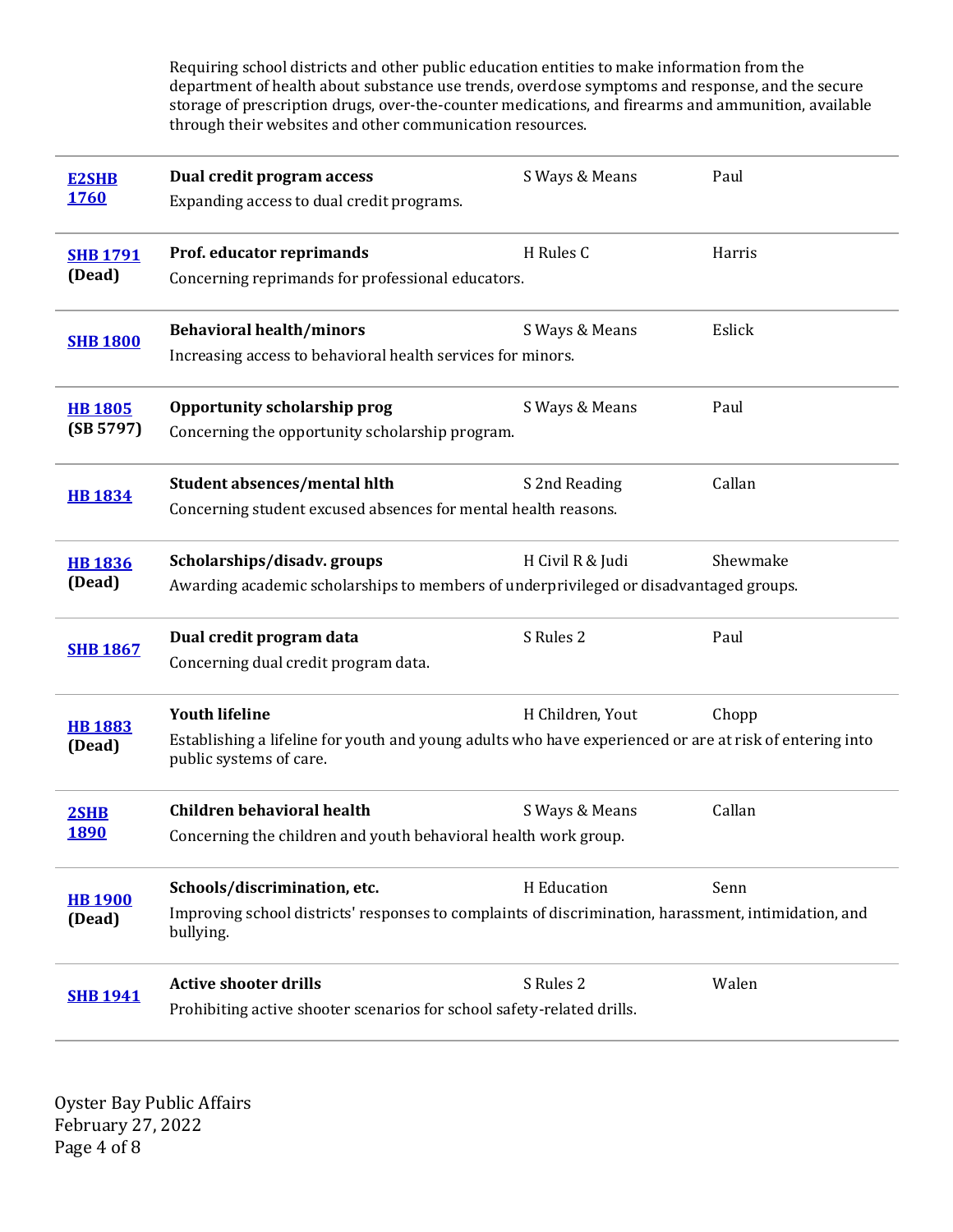| <b>HB1985</b>             | <b>Schools/support funding</b>                                                                                                                                 | H Education    | Dolan        |  |
|---------------------------|----------------------------------------------------------------------------------------------------------------------------------------------------------------|----------------|--------------|--|
| (2SSB)<br>5595)           | Concerning prototypical school formulas for physical, social, and emotional support in schools.                                                                |                |              |  |
| <b>HB 2000</b>            | <b>OSPI</b> basic education funds<br>Clarifying the duty of the superintendent of public instruction to distribute federal and state basic<br>education funds. | H Approps      | Rule         |  |
|                           | <b>Skill center funding</b>                                                                                                                                    | H Approps      | Rule         |  |
| <b>HB 2011</b>            | Funding for skill center students for classes in sending school districts with less than 3,000 students<br>and significant participation in skill centers.     |                |              |  |
| <b>HB 2014</b><br>(Dead)  | <b>Outdoor school</b><br>Establishing the outdoor school for all program.                                                                                      | H Education    | Rule         |  |
|                           |                                                                                                                                                                |                |              |  |
| <b>HB 2041</b>            | <b>Health care for minors</b>                                                                                                                                  | H HC/Wellness  | Walsh        |  |
| (Dead)                    | Concerning greater consistency in the provision of health care services for minors under the age of 16.                                                        |                |              |  |
| <b>HB 2053</b><br>(Dead)  | Behavioral health work group                                                                                                                                   | H HC/Wellness  | Dent         |  |
|                           | Creating a behavioral health work group to study the root causes of rising behavioral health issues in<br>Washington communities.                              |                |              |  |
| <b>HB 2056</b>            | K-12 instructional materials                                                                                                                                   | H Education    | Steele       |  |
| (Dead)                    | Promoting academic transparency in public schools.                                                                                                             |                |              |  |
| 2SHB                      | Outdoor learning grant prg.                                                                                                                                    | S Ways & Means | Rule         |  |
| <b>2078</b> (SB<br>5925)  | Establishing the outdoor school for all program.                                                                                                               |                |              |  |
|                           | <b>School district bonds</b>                                                                                                                                   | H Cap Budget   | Stonier      |  |
| <b>HJR 4200</b><br>(Dead) | Amending the Constitution to allow a simple majority of voters voting to authorize school district<br>bonds.                                                   |                |              |  |
| <b>SB 5043</b>            | <b>School employee housing</b>                                                                                                                                 | S Rules X      | Salomon      |  |
| (Dead)                    | Providing housing to school district employees.                                                                                                                |                |              |  |
| 2SSB 5147                 | Learning stabilization, etc.                                                                                                                                   | S Rules X      | Hawkins      |  |
| (Dead)                    | Exploring alternative school calendars.                                                                                                                        |                |              |  |
| 2SSB 5327                 | Youth safety tip line                                                                                                                                          | S Rules X      | <b>Brown</b> |  |
|                           | Creating a confidential youth safety and well-being tip line.                                                                                                  |                |              |  |

Oyster Bay Public Affairs February 27, 2022 Page 5 of 8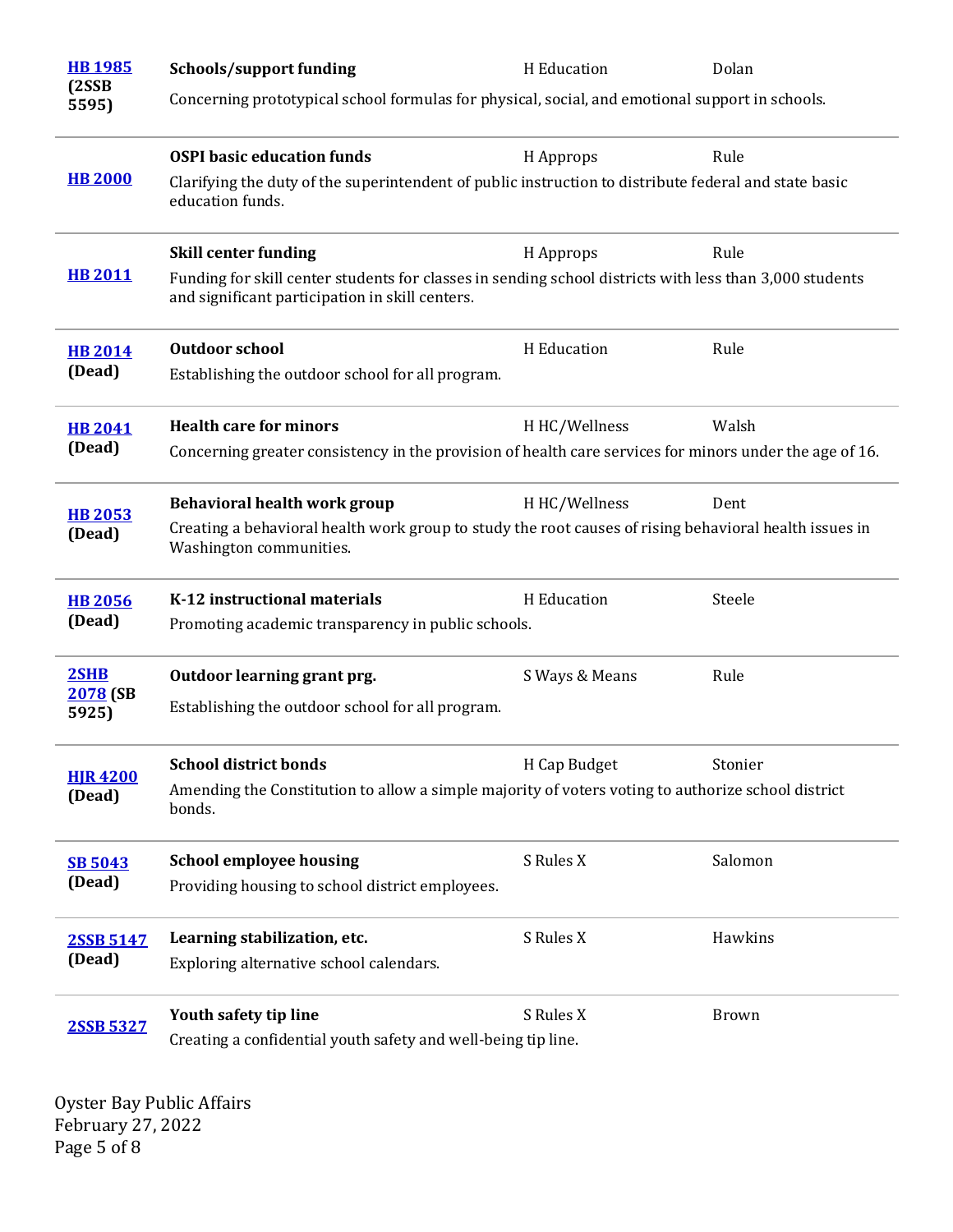| <b>SSB 5376</b>                  | <b>Education ombuds awareness</b><br>Promoting awareness of the governor's office of the education ombuds.                                                                                                        | H Passed 3rd   | Wilson   |
|----------------------------------|-------------------------------------------------------------------------------------------------------------------------------------------------------------------------------------------------------------------|----------------|----------|
| <b>SB 5536</b><br>(Dead)         | Collaborative school govern.<br>Establishing a collaborative school-based governance model.                                                                                                                       | $S EL/K-12$    | Hasegawa |
| <b>SSB 5537</b>                  | <b>Compulsory school attendance</b><br>Changing compulsory school attendance requirements for children five, six, and seven years of age.                                                                         | S Ways & Means | Wellman  |
| <b>SSB 5553</b>                  | <b>Early STEM metrics</b><br>Providing data regarding early STEM metrics in the STEM education report card.                                                                                                       | H Rules R      | Wilson   |
| <b>SSB 5563</b><br>(SHB<br>1590) | <b>Enrollment stabilization</b><br>Concerning enrollment stabilization funding to address enrollment declines due to the COVID-19<br>pandemic.                                                                    | S Rules X      | Wellman  |
| <b>SSB 5594</b>                  | Bone marrow donation aware.<br>Concerning public school instruction in awareness of bone marrow donation.                                                                                                         | H 2nd Reading  | Short    |
| <b>2SSB 5595</b><br>(HB 1985)    | <b>Schools/support funding</b><br>Concerning prototypical school formulas for physical, social, and emotional support in schools.                                                                                 | S Rules X      | Wellman  |
| <b>SB 5596</b>                   | Health info. disclosure<br>Conforming disclosure restrictions for mental health counselors, marriage and family therapists, and<br>social workers to the requirements of the Uniform Health Care Information Act. | H Rules R      | Trudeau  |
| <b>E2SSB</b><br>5600             | Apprenticeship programs<br>Concerning the sustainability and expansion of state registered apprenticeship programs.                                                                                               | H Approps      | Keiser   |
| <b>SB 5601</b><br>(Dead)         | <b>School district boards</b><br>Empowering school district boards of directors.                                                                                                                                  | $S EL/K-12$    | Short    |
| <b>SB 5630</b><br>(Dead)         | Early learning/basic ed.<br>Expanding the statutory program of basic education to include the basic education program of early<br>learning.                                                                       | $S EL/K-12$    | Hasegawa |
| <b>SSB 5638</b><br>(Dead)        | <b>Mental health prof. licenses</b><br>Concerning expediting approval for applicants for an associate license as a social worker, mental<br>health counselor, or marriage and family therapist.                   | H HC/Wellness  | Wagoner  |

Oyster Bay Public Affairs February 27, 2022 Page 6 of 8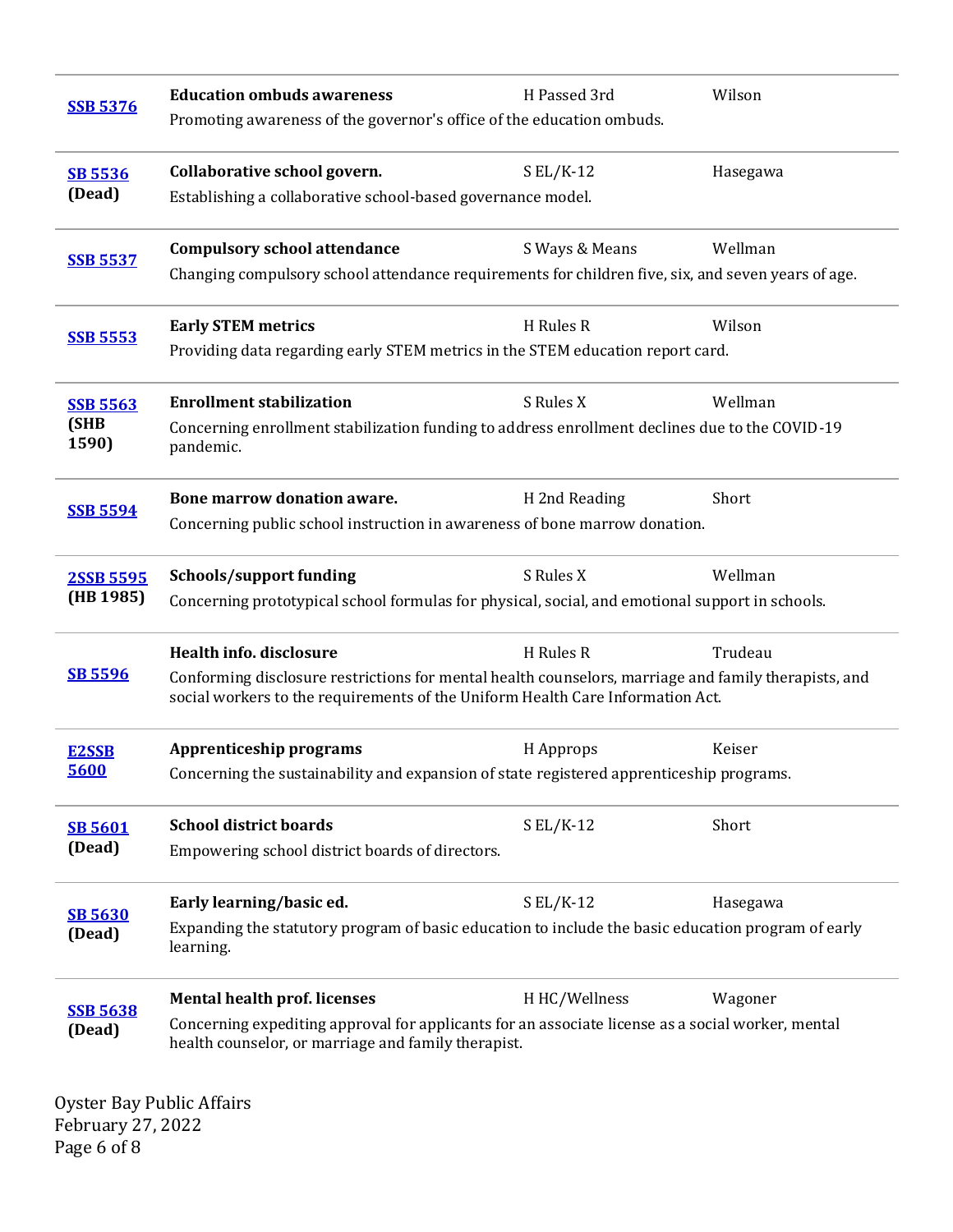| <b>SSB 5644</b>          | <b>Behavioral health coresponse</b><br>Concerning providing quality behavioral health co-response services                                                                                                                                                                                                                                                                                                                                                                                                                                                                                    | H Rules R      | Wagoner        |
|--------------------------|-----------------------------------------------------------------------------------------------------------------------------------------------------------------------------------------------------------------------------------------------------------------------------------------------------------------------------------------------------------------------------------------------------------------------------------------------------------------------------------------------------------------------------------------------------------------------------------------------|----------------|----------------|
| <b>SSB 5719</b>          | <b>Dual credit costs</b><br>Concerning dual credit costs.                                                                                                                                                                                                                                                                                                                                                                                                                                                                                                                                     | S Ways & Means | Mullet         |
| <b>2SSB 5720</b>         | <b>Student financial literacy</b><br>Providing student financial literacy education.                                                                                                                                                                                                                                                                                                                                                                                                                                                                                                          | H Approps      | Mullet         |
| <b>SB 5735</b><br>(Dead) | Async. instructional hours<br>Counting asynchronous instructional hours towards those required by the instructional program of<br>basic education.                                                                                                                                                                                                                                                                                                                                                                                                                                            | $SL/K-12$      | <b>Dhingra</b> |
| <b>SB 5777</b><br>(Dead) | COVID-19 vaccine/children<br>Addressing the vaccination for COVID-19 requirement for children attending schools or day care<br>centers.                                                                                                                                                                                                                                                                                                                                                                                                                                                       | $S EL/K-12$    | <b>Braun</b>   |
| <b>SB 5820</b><br>(Dead) | Superintendent, appointing<br>$SL/K-12$<br>Carlyle<br>Appointing the superintendent of public instruction.                                                                                                                                                                                                                                                                                                                                                                                                                                                                                    |                |                |
| <b>SB 5854</b>           | <b>Faculty duties/ethics</b><br>Concerning ethical performance of faculty duties.                                                                                                                                                                                                                                                                                                                                                                                                                                                                                                             | H 2nd Reading  | Randall        |
| <b>SB 5858</b><br>(Dead) | <b>Education/parent rights</b><br>Establishing parents' bill of rights related to their child's public education.                                                                                                                                                                                                                                                                                                                                                                                                                                                                             | $S EL/K-12$    | Dozier         |
| <b>SSB 5883</b>          | Homeless youth/health care<br>H 2nd Reading<br>Trudeau<br>Concerning an unaccompanied homeless youth's ability to provide informed consent for that minor<br>patient's own health care, including nonemergency, outpatient, and primary care services, including<br>physical examinations, vision examinations and eyeglasses, dental examinations, hearing<br>examinations and hearing aids, immunizations, treatments for illnesses and conditions, and routine<br>follow-up care customarily provided by a health care provider in an outpatient setting, excluding<br>elective surgeries. |                |                |
| <b>SB 5902</b><br>(Dead) | High school grad. credits<br>Concerning the implementation of high school graduation credit requirements.                                                                                                                                                                                                                                                                                                                                                                                                                                                                                     | $S EL/K-12$    | Wellman        |
| <b>SB 5905</b><br>(Dead) | <b>Outdoor school</b><br>Establishing the outdoor school for all program.                                                                                                                                                                                                                                                                                                                                                                                                                                                                                                                     | $SL/K-12$      | Hunt           |

Oyster Bay Public Affairs February 27, 2022 Page 7 of 8